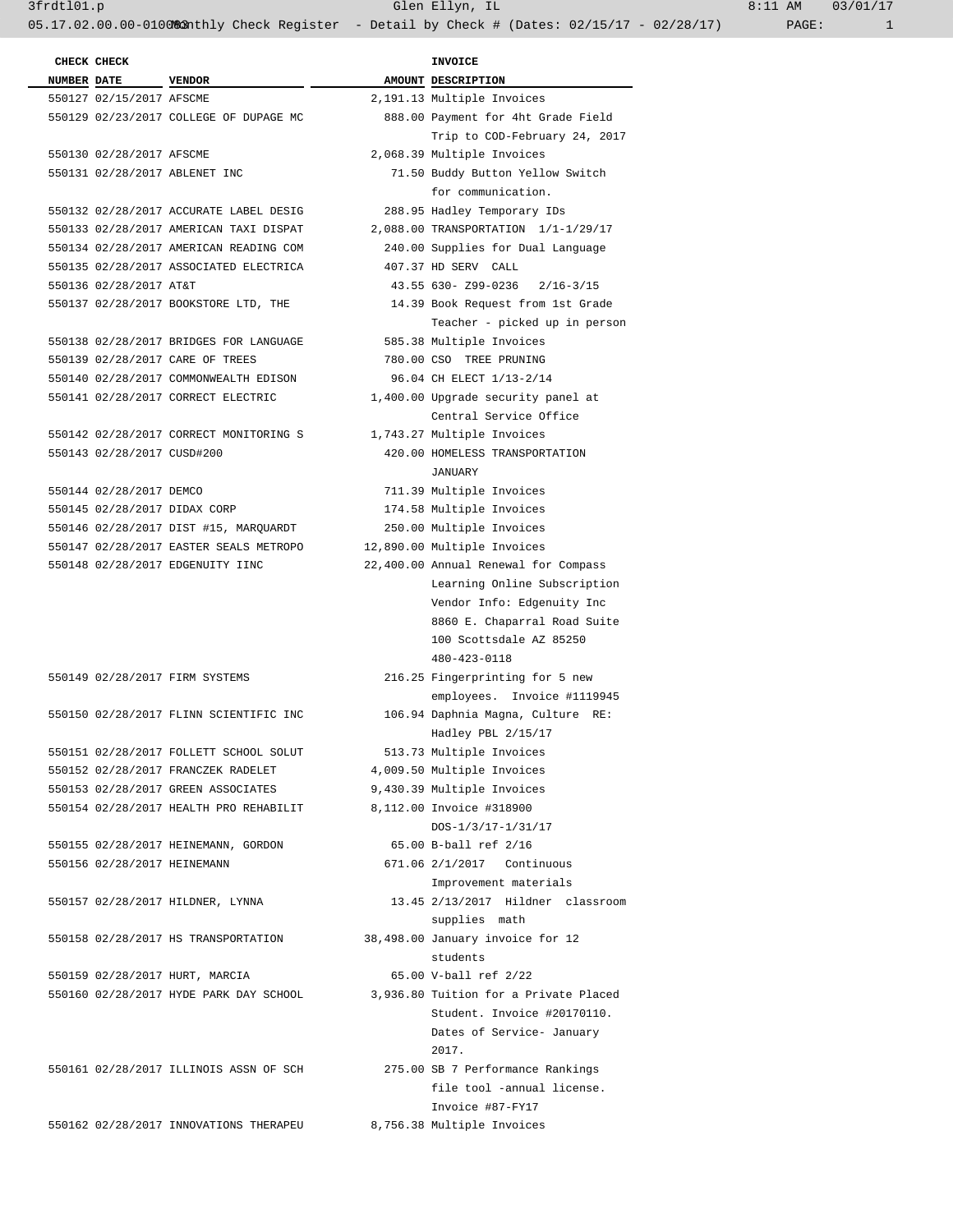3frdtl01.p Glen Ellyn, IL 8:11 AM 03/01/17

05.17.02.00.00-0100%3 Anthly Check Register - Detail by Check # (Dates: 02/15/17 - 02/28/17) PAGE: 2

|                             |                                                                  | $5000 + 1000$                           |
|-----------------------------|------------------------------------------------------------------|-----------------------------------------|
| CHECK CHECK                 |                                                                  | <b>INVOICE</b>                          |
| NUMBER DATE VENDOR          |                                                                  | AMOUNT DESCRIPTION                      |
|                             | 550163 02/28/2017 KAGAN PROFESSIONAL D                           | 2,499.00 Professional Development at    |
|                             |                                                                  | HJH on 2/10/17                          |
|                             | 550164 02/28/2017 LAIDLAW TRANSIT                                | 1,642.92 Multiple Invoices              |
|                             | 550165 02/28/2017 MARQUARDT SCHOOL DIS                           | 81,844.22 JANUARY FOOD SERVICE          |
|                             | 550168 02/28/2017 MAXIM HEALTHCARE SER                           | 7,961.44 Multiple Invoices              |
|                             | 550169 02/28/2017 MEDLINE INDUSTRIES                             | 123.62 2/1/2017 health office           |
|                             |                                                                  | supplies                                |
| 550170 02/28/2017 MENARDS   |                                                                  | 264.24 Multiple Invoices                |
|                             | 550171 02/28/2017 MIDWEST PRINCIPALS' 1,680.00 Multiple Invoices |                                         |
|                             | 550172 02/28/2017 MILLER, TOM                                    | 65.00 B-ball ref 2/16                   |
|                             | 550173 02/28/2017 NCS PEARSON                                    | 60.00 BASC-3 Scoring 1-Year             |
|                             |                                                                  | Subscription with                       |
|                             |                                                                  | Intervention Recommendation             |
|                             | 550174 02/28/2017 NORTHERN ILLINOIS GA                           | 554.20 Multiple Invoices                |
| 550175 02/28/2017 NWEA      |                                                                  | 44,502.50 Annual Renewal for NWEA's MAP |
|                             |                                                                  | Online Assessment                       |
|                             | 550177 02/28/2017 OFFICE DEPOT                                   | 1,465.85 Multiple Invoices              |
|                             | 550178 02/28/2017 ORIENTAL TRADING CO                            | 68.36 2/3/2017 school supplies          |
|                             |                                                                  | PAWS                                    |
|                             | 550179 02/28/2017 OWEN, DAWN                                     | 18.13 PBIS Supplies                     |
| 550180 02/28/2017 PCM       |                                                                  | 30,185.03 Multiple Invoices             |
|                             | 550181 02/28/2017 PROFESSIONAL PAVING                            | 2,600.00 Parking lot pothole repairs    |
|                             |                                                                  | at Hadley's east lot                    |
|                             | 550185 02/28/2017 QUINLAN & FABISH MUS                           | 2,270.27 Multiple Invoices              |
| 550186 02/28/2017 RAPTOR    |                                                                  | 100.00 Raptor Visitor Badges for        |
|                             |                                                                  | Hadley                                  |
|                             | 550187 02/28/2017 READ NATURALLY                                 | 1,565.00 Read Live 1 Year Subscription  |
|                             |                                                                  | Renewal and Benchmark                   |
|                             |                                                                  | Assessor Live Renewal.                  |
|                             | 550188 02/28/2017 READYREFRESH BY NEST                           | 174.56 HD BOTTLED WATER FEB             |
|                             | 550189 02/28/2017 REALLY GOOD STUFF IN                           | 13.99 Supplies for Extended             |
|                             |                                                                  | Kindergarden Title I                    |
| 550190 02/28/2017 ROSCOE CO |                                                                  | 230.40 Multiple Invoices                |
|                             | 550191 02/28/2017 SCHOLASTIC MAGAZINES                           | 333.22 Multiple Invoices                |
|                             | 550192 02/28/2017 SCHOOL SPECIALTY                               | 803.85 Multiple Invoices                |
|                             | 550193 02/28/2017 SECRETARY OF STATE I                           | 10.00 Notary renewal - Johnson          |
|                             | 550194 02/28/2017 SEDGWICK CLAIMS MGMT                           | 4,767.96 Refund of overpayment for      |
|                             |                                                                  | Workman's Comp                          |
|                             | 550195 02/28/2017 SIGN IDENTITY                                  | 33.25 Name tags and name plates for     |
|                             |                                                                  | new board member                        |
|                             | 550196 02/28/2017 SIMPLEX GRINNELL                               | 578.00 FG SERV CALL                     |
|                             | 550197 02/28/2017 SOUTH SIDE CONTROL S                           | 384.07 BEARING REPAIR PARTS             |
|                             | 550198 02/28/2017 STAPLES ADVANTAGE                              | 197.70 Hanging file folders for         |
|                             |                                                                  | student IEPs                            |
|                             | 550199 02/28/2017 SUNRISE TRANSPORTATI                           | 1,972.42 Transportation for Private     |
|                             |                                                                  | Placed Student. Dates of                |
|                             |                                                                  | Service- January 2017.                  |
|                             | 550203 02/28/2017 SYNCB/AMAZON                                   | 3,109.06 Multiple Invoices              |
|                             | 550204 02/28/2017 THACKERY, JILL E                               | 882.30 ORCHESTRA ASST 1/31-2/16         |
|                             | 550205 02/28/2017 TYCO INTEGRATED SECU                           | 255.00 SECURITY 3/1-5/31                |
|                             | 550206 02/28/2017 UNITED RADIO COMMUNI                           | 9.95 WARRANTY REPAIR DIGITAL            |
|                             |                                                                  | PORTABLE RADIO                          |
|                             | 550207 02/28/2017 VERITIV OPERATING CO                           | 4,437.00 Multiple Invoices              |
|                             | 550208 02/28/2017 WAREHOUSE DIRECT                               | 2,445.71 Multiple Invoices              |
|                             | 550209 02/28/2017 WINESBURG, RAY                                 | 72.00 Wrestling Assignor fee            |
|                             | 550210 02/28/2017 WRS GROUP LTD                                  | 43.90 2016/2017 Health Education        |
|                             |                                                                  |                                         |
|                             |                                                                  |                                         |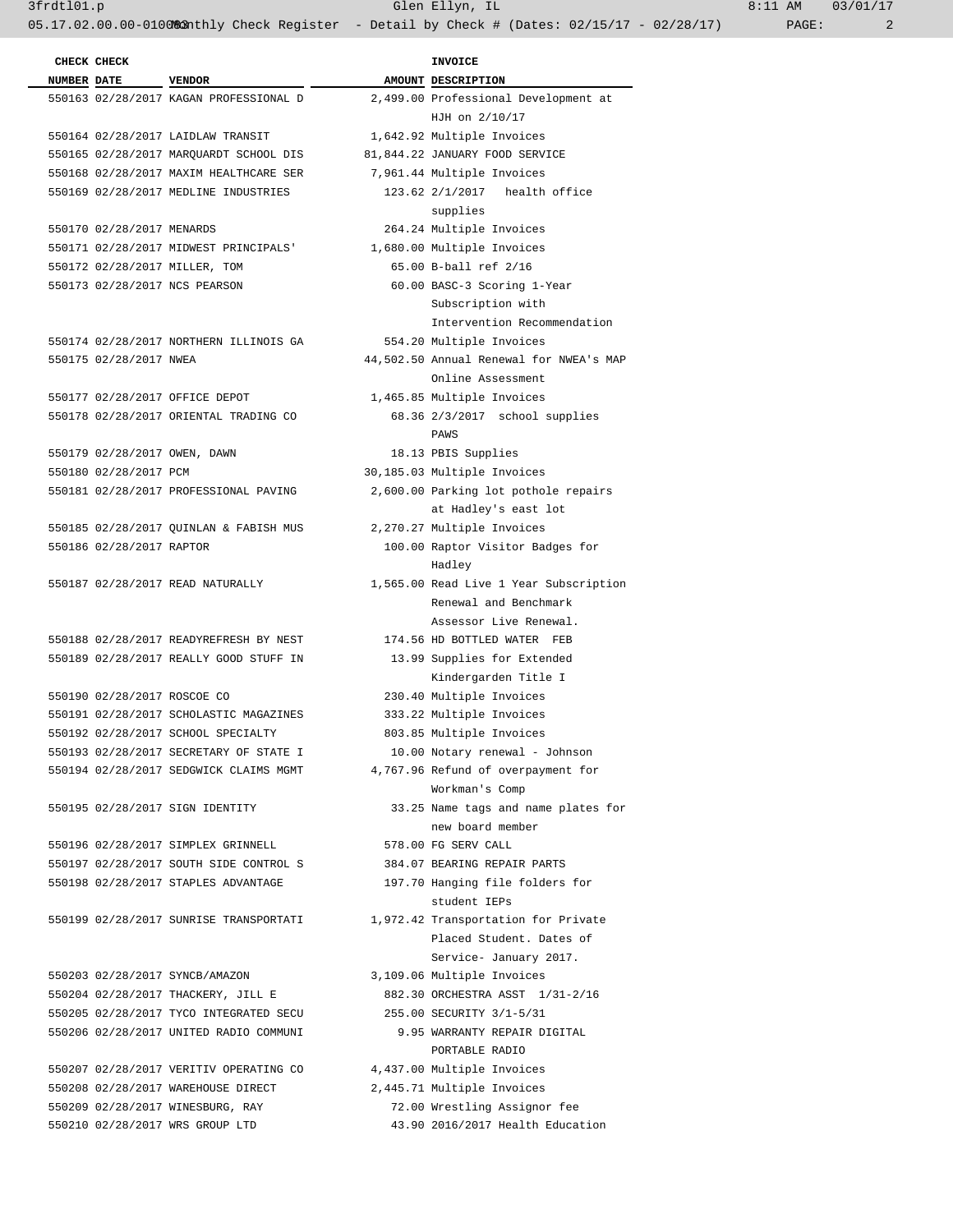3frdtl01.p Glen Ellyn, IL 8:11 AM 03/01/17

|                    | CHECK CHECK                     |                                           | <b>INVOICE</b>                          |
|--------------------|---------------------------------|-------------------------------------------|-----------------------------------------|
| <b>NUMBER DATE</b> |                                 | <b>VENDOR</b>                             | AMOUNT DESCRIPTION                      |
|                    |                                 |                                           | Budget                                  |
|                    |                                 | 550211 02/28/2017 YWCA METROPOLITAN CH    | 10,050.00 CAPS: Invoice: Child Assault  |
|                    |                                 |                                           | Prevention Program YWCA of              |
|                    |                                 |                                           | Metro Chicago/Glendale                  |
|                    |                                 |                                           | Heights 1 CAP Parent                    |
|                    |                                 |                                           | Workshop 67 CAP student work            |
|                    |                                 |                                           | shops Required CAP Program              |
|                    |                                 |                                           | to comply with curriculum               |
|                    |                                 |                                           | requirements                            |
|                    |                                 | 201600363 02/15/2017 GLEN ELLYN EDUCATION | 12,512.83 Payroll accrual               |
|                    |                                 | 201600365 02/15/2017 ILLINOIS DEPT OF REV | 37,654.51 Multiple Invoices             |
|                    |                                 | 201600366 02/15/2017 INTERNAL REV SERVICE | 189,864.57 Multiple Invoices            |
|                    | 201600367 02/15/2017 T H I S    |                                           | 21,519.21 Multiple Invoices             |
|                    |                                 | 201600368 02/15/2017 TEACHERS RETIREMENT  | 106,145.47 Multiple Invoices            |
|                    | 201600369 02/15/2017 WAGEWORKS  |                                           | 4,952.35 Multiple Invoices              |
|                    |                                 | 201600370 02/15/2017 THE OMNI GROUP       | 38,299.34 Multiple Invoices             |
|                    | 201600371 02/15/2017 EXPERT PAY |                                           | 1,837.08 Payroll accrual                |
|                    |                                 | 201600372 02/24/2017 EDUCATIONAL BENEFIT  | 452,690.45 FEBRUARY AD&D, DENTAL, LIFE, |
|                    |                                 |                                           | MEDICAL                                 |
|                    |                                 | 201600373 02/24/2017 RELIANCE STANDARD LI | 331.13 LTD 3/1-3/31/17                  |
|                    |                                 | 201600374 02/24/2017 ILL DIR EMPLOY SEC   | 1,021.00 UNEMPLOYMENT COMP              |
|                    |                                 |                                           | 10/1/16-12/31/16                        |
|                    |                                 | 201600375 02/28/2017 GLEN ELLYN EDUCATION | 12,339.35 Payroll accrual               |
|                    |                                 | 201600376 02/28/2017 ILL MUNICIPAL RETIRE | 67,583.19 Multiple Invoices             |
|                    |                                 | 201600377 02/28/2017 ILLINOIS DEPT OF REV | 37,757.02 Multiple Invoices             |
|                    |                                 | 201600378 02/28/2017 INTERNAL REV SERVICE | 189,821.15 Multiple Invoices            |
|                    | 201600379 02/28/2017 T H I S    |                                           | 21,610.29 Multiple Invoices             |
|                    |                                 | 201600380 02/28/2017 TEACHERS RETIREMENT  | 106,594.40 Multiple Invoices            |
|                    | 201600381 02/28/2017 WAGEWORKS  |                                           | 4,952.40 Multiple Invoices              |
|                    |                                 | 201600382 02/28/2017 THE OMNI GROUP       | 38,603.59 Multiple Invoices             |
|                    | 201600383 02/28/2017 EXPERT PAY |                                           | 1,956.08 Payroll accrual                |

Totals for checks 1,682,740.97